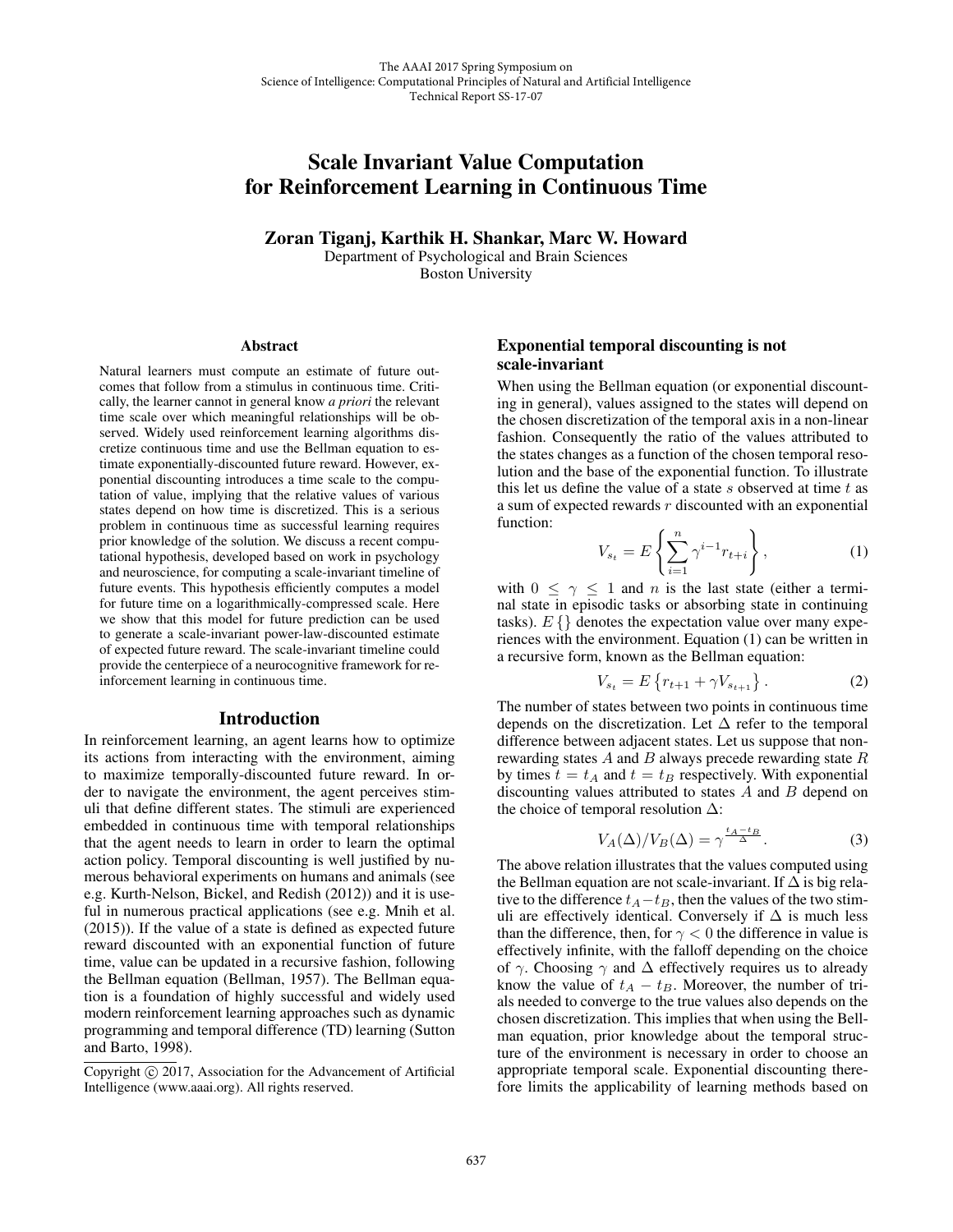the Bellman equation in autonomous learning systems that need to operate in a dynamical, ever-changing world with unknown temporal scales.

#### Power-law temporal discounting is scale-invariant

With power-law discounting value of a state  $s$  at time  $t$  can be expressed as:

$$
V_{s_t} = E\left\{\sum_{i=1}^n \frac{1}{i} r_{t+i}\right\}.
$$
 (4)

Using the same example as above we compare relative values attributed to states A and B:

$$
V_A(\Delta)/V_B(\Delta) = \frac{t_A}{t_B}.\tag{5}
$$

Unlike with exponential discounting, the ratio of the values does not depend on the choice of  $\Delta$  demonstrating scaleinvariance.

Furthermore, if we scale the temporal axis by  $\beta$ , the value scales accordingly; the functional form of the value is unaffected by the choice of  $\beta$ :

$$
V_A(\beta \Delta) = \frac{\beta \Delta}{t_A} = \beta V_A(\Delta). \tag{6}
$$

Notice that the same can not be said for exponential discounting—the equation of analogous form to Equation (6) can not be written for exponential discounting.

For completeness we mention special cases in which power-law discounting can be implemented in a recursive fashion through the Bellman equation. The recursive implementation with hyperbolic discounting (power-law discounting can be seen as a special case of hyperbolic discounting) is possible when the environment contains at most one reward of known amount (Alexander and Brown, 2010). However, for an arbitrary distribution of rewarding states and reward amounts, a recursive form for a scalar value does not exist. This can be seen by noting that the existence of such a solution would require a function of future rewarding states to be mapped to a scalar estimate of discounted value. One can implement power law discounting by hypothesizing multiple exponentially discounting functions with a power law distribution of time constants (Kurth-Nelson, Bickel, and Redish, 2012; Sutton, 1995). With such approach scaleinvariance could be achieved by computing the value separately for all the scales and integrating over the scales. In this case the number of steps to converge using the recursive form would still depend on the discretication.

# Power-law temporal discounting from direct prediction of the future

Another approach to estimating discounted future values would be to directly estimate future events and then evaluate their value. This "model-based" approach has been extensively studied as an alternative to recursive value estimation. The disadvantage of model-based approaches is that it is typically assumed that estimation of distant time points is computationally costly, with the number of steps requiring estimation of events  $N$  time points in the future going



Figure 1: Constructing a scale-invariant compressed memory representation through an integral transform and its inverse. A transient input stimulus  $f(t)$  (top row) is presented twice and feeds into a layer of leaky integrators  $\mathbf{F}(t, \tau)$ with a spectrum of time constants  $\stackrel{*}{\tau}$  constituting a discrete approximation of an integral transform (middle row). The transform is denoted as **L** since it is equivalent to the real part of the Laplace transform. Only three nodes in  $\mathbf{F}(t, \tau)$  are shown. Each leaky integrator is characterized with its are shown. Each leaky integrator is characterized with its time constant,  $\overset{*}{\tau}$ . **F** projects onto  $\tilde{\mathbf{f}}(t, \overset{*}{\tau})$  through a set of<br>weights defined with the operator denoted as  $\mathbf{L}^{-1}$  which weights defined with the operator denoted as  $L_k^{-1}$  which implements an approximation of the inverse of the Laplace transform. Nodes in  $\tilde{\mathbf{f}}(t, \dot{\tau})$  activate sequentially following<br>the stimulus presentation creating a memory representation the stimulus presentation creating a memory representation. The width of the activation of each node scales with the peak time determined by the corresponding  $\overset{*}{\tau}$ , making the memory scale-invariant. Logarithmic spacing of the  $\overset{*}{\tau}$  assures that the memory representation is compressed.

up linearly in N. Moreover, because power-law discounting implies a long tail for many choices of exponent, explicit estimation of the future seem to be prohibitively expensive computationally. Here we propose that an efficient estimation of future events using a recent proposal (Shankar, Singh, and Howard, 2016) inspired by results from psychology and neuroscience enables a solution to this problem by computing estimates of the future along a logarithmicallycompressed timeline. Using this approach, the estimate of events  $N$  time points in the future goes up like  $\log N$ . This approach will result in scale-invariant power-law discounting.

This approach requires three key components, a compressed memory representation, an associative memory between the compressed memory representation and ability to do time-local temporal translation. If we are presented with a vector-valued input  $f(t)$ , we maintain at each time point the Laplace transform of the input up to the current time step,  $\mathbf{F}(t, \tau) = \mathbf{L} \mathbf{f}(t' < t)$ . The compressed memory representation is a fuzzy estimate of the input function computed sentation is a fuzzy estimate of the input function computed by a linear operator  $\tilde{\mathbf{f}}(t, \tau) \equiv \mathbf{L}_k^{-1} \mathbf{F}(t, \tau)$ . The variable  $\tau$  is in one-to-one relationship with the Laplace domain variis in one-to-one relationship with the Laplace domain vari-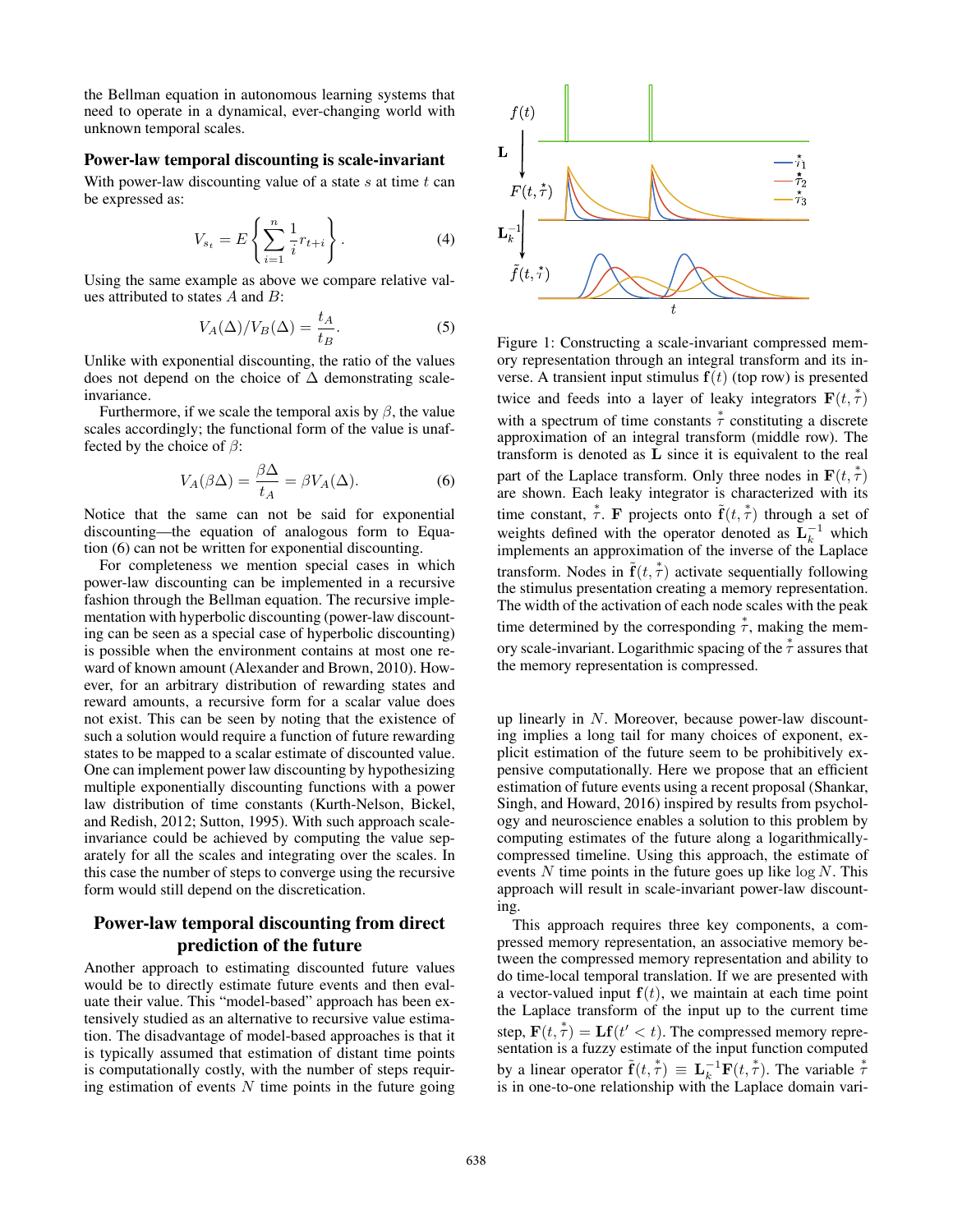able and is chosen such that  $\tilde{\mathbf{f}}(t, \dot{\tilde{\tau}})$  provides a fuzzy esti-<br>that is the value of  $\mathbf{f}_s$  a time  $\dot{\tilde{\tau}}$  in the next of time t. Figure 1. mate of the value of **f** a time  $\overset{*}{\tau}$  in the past at time t. Figure 1 provides a graphical summary of the properties of **F** and  $\tilde{f}$ . The inverse operator  $L_k^{-1}$  will be described in detail be-<br>low Briggly it is a linear approach that are beginning property low. Briefly, it is a linear operator that can be implemented as a one-layer feedforward network. An associative memory **M** associates the states of the compressed memory representation  $\tilde{\mathbf{f}}(t, \dot{\tilde{\tau}})$  to the current state of the stimulus  $\mathbf{f}(t)$ . In this way  $\tilde{\mathbf{f}}(t, \dot{\tilde{\tau}})$  functions like a temporal context for  $\mathbf{f}(t)$ <br>(Howard and Kahana 2002) In this framework, we can es-(Howard and Kahana, 2002). In this framework, we can estimate future states of **f**,  $f(t + \delta)$  by probing the associative memory with  $\tilde{\mathbf{f}}(t + \delta, \dot{\tau})$ . This is accomplished by imple-<br>menting a translation operator in the Laplace domain opermenting a translation operator in the Laplace domain operating on  $\mathbf{F}(t, \tau)$  to obtain an estimate of  $\mathbf{F}(t + \delta, \tau)$ . Fig-<br>ure 2 summarizes the properties of the associative memory ure 2 summarizes the properties of the associative memory and translation operator graphically.

We describe these mathematical operations in more detail below. The subsection "Computing value ..." will demonstrate that this approach implements power-law temporal discounting. Here we note several important points before describing the mathematical details. First, the temporal resolution of f is on a logarithmic scale (Shankar and Howard, 2013);  $\hat{f}$  is a scale-invariant estimate of the past values of **f**. Second, because of the properties of  $\mathbf{L}_k^{-1}$ , the translation operator can be understood as a continuous change in the values of the weights of  $L_k^{-1}$ . This means that one can translate  $\delta$  steps in whatever period of time is necessary to fix the weights in  $L_k^{-1}$ . Detailed consideration of a mechanistic neural network model inspired by findings from neurobiology suggests that scale-invariant translation is implemented in the brain as a logarithmically-compressed sweep through successive values of  $\delta$  (Shankar, Singh, and Howard, 2016). Identifying this sweep through the future with hippocampal theta oscillations provides a concise account of numerous findings from the place cell literature and suggests that the brain can sweep through a future trajectory in a few hundred milliseconds, implementing a fast model-free estimate of the future.

## Constructing dynamical compressed memory representation of the recent past

We first define an input vector  $f$  consisting of  $N$  elements such that each its element corresponds to a unique stimulus (state). Thus observing stimulus A makes an element in **f** that corresponds to stimulus  $A$ ,  $f_A$ , equal to one for the time A is presented and zero otherwise. Each element of the input vector **f** has a dynamical compressed memory representation which is constructed as a two layer feedforward neural network with fixed, analytically derived weights (see Shankar and Howard (2012, 2013) for a detailed derivation). The first layer of the network implements an approximation of an integral transform of the input (Laplace transform, but as a function of a real rather than a complex variable). This means that nodes in the first layer,  $\mathbf{F}(t, \tau)$ , act as leaky inte-<br>grators (first order low-pass filters) with a spectrum of time grators (first order low-pass filters) with a spectrum of time constant  $k/\tau$ , where k is positive integer (Figure 1):

$$
\frac{\mathbf{F}(t,\overset{*}{\tau})}{dt} = -\frac{k}{\overset{*}{\tau}}\mathbf{F}(t,\overset{*}{\tau}) + \mathbf{f}(t). \tag{7}
$$

Leaky integrators project to the second layer,  $\tilde{f}$ , through fixed weights that implement an approximation of the inverse of the transform by applying a  $k^{th}$  order derivative with respect to  $k/\tau$ , denoted as  $\mathbf{F}^{(k)}(t, \tau)$ . The inverse is derived based on Post's inversion formula (Post 1930). derived based on Post's inversion formula (Post, 1930):

$$
\tilde{\mathbf{f}}(t,\stackrel{*}{\tau}) = C_k \left(\frac{k}{\stackrel{*}{\tau}}\right)^{k+1} \mathbf{F}^{(k)}(t,\stackrel{*}{\tau}),\tag{8}
$$

where  $C_k$  is a constant that depends only on k. The cells in the second layer constitute a dynamical memory representation of the input signal. To understand the properties of the memory representation we consider an impulse response of a cell in **f**. For  $f_A(\tau) = \delta(\tau = 0)$  the corresponding activation of the cells in the second layer is:

$$
\tilde{f}_A(t, \tau^*) = C_k \frac{1}{\tau} \left(\frac{t}{\tau}\right)^k e^{-k \frac{t}{\tau}}, \tag{9}
$$

where  $C_k$  here is a different constant that depends only on k. The activity of each node in  $\tilde{f}_A(t, \overset{*}{\tau})$  is the product of an increasing power term  $\left(\frac{t}{\tau}\right)^k$ and a decreasing exponential term  $e^{-k\frac{t}{\tau}}$ . Consequently, each node in  $\tilde{f}_A(t, \tau)$  has a peak that corresponds to the  $\tau$  value of that node:  $\frac{d\tilde{f}_A(t,\tau)}{dt} = 0 \Rightarrow$  $t = \tau$ . Thus, following a transient input, cells in  $\tilde{f}_A$  activate sequentially in time constituting a dynamical memory rensequentially in time constituting a dynamical memory representation of the input A. This memory representation perfect accuracy in the limit when  $k \to \infty$ . In our implementation where k is finite and  $\stackrel{*}{\tau}$  is a discrete variable supported with a limited number of nodes, the memory representation becomes an approximation of the past. The approximation is scale-invariant since the width of the activation of each node scales with the peak time (this is scale-invariant since rescaling the temporal axis rescales the width of the activation by the same amount). In other words, the accuracy of the memory representation decreases with the elapse of time since the stimulus presentation. Choosing  $\overset{*}{\tau}$  to be logarithmically spaced makes the dynamical memory representation compressed. Figure 2a shows the sequential, spreading activation with logarithmically spaced  $\overset{*}{\tau}$  for three different transient stimuli. This implementation is neurally plausible as described in Howard et al. (2014). See Tiganj, Hasselmo, and Howard (2015) and Tiganj, Shankar, and Howard (2013) for arguments on biological plausibility of leaky integrators with a spectrum of time constants. Neurons with firing properties resembling those in Figure 2a have been found in several brain regions, including hippocampus (MacDonald et al., 2011; Salz et al., 2016), prefrontal cortex (Tiganj et al., 2016) and striatum (Mello, Soares, and Paton, 2015).

#### Constructing compressed associative memory

At each time step t, an associative memory tensor  $M(t)$  is updated with the outer product of the input vector **f** and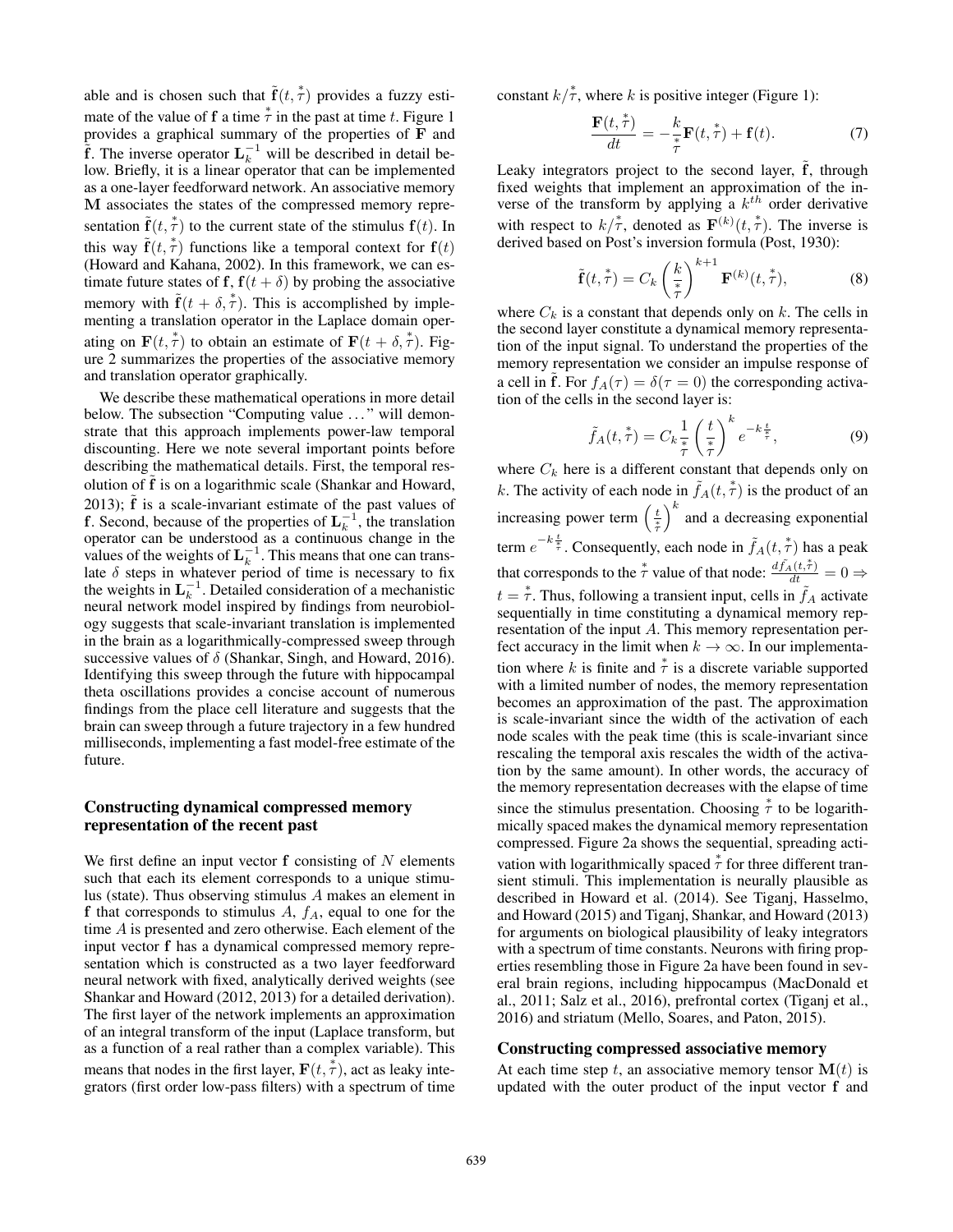

Figure 2: Constructing a scale-invariant future using an associative memory. A. Scale-invariant dynamical compressed memory representation. Stimuli  $A$ ,  $B$  (non-rewarding) and  $R$  (rewarding) presented at different times (top row) induce a logarithmically spaced spreading sequential activation (bottom row) corresponding to  $\tilde{\bf f}(t, \dot{\tau})$ . Activation corresponding to different stimuli are represented with different colors. For clarity, only a handful of  $\stackrel{*}{\tau}$  nodes are displayed. **B.** For each value of  $\stackrel{*}{\tau}$  temporal associations across stimuli are stored in the compressed associative memory **M**. The state in **M** predicting stimulus A is shown in blue, the state predicting stimulus B is show in red. In this example, A was followed by B and R resulting in strong, temporally-precise association for B at a small value of  $\overset{*}{\tau}$  and weaker, less temporally precise association with R at a larger value of  $\overset{*}{\tau}$  (blue trace at the middle and at the bottom plot). Similarly, B was followed by R resulting in association between the two (red trace at the bottom plot). C. Memory of the recent past,  $\tilde{\mathbf{f}}(t, \dot{\tau})$ , and the estimated near future,  $\mathbf{p}(t, \delta)$ . We consider again the sequence  $[A, B, R]$  and for simplicity assume that the agent has previously experienced this and only this sequence. When the sequence is repeated again, after stimulus  $A$  has been presented (blue vertical bar) the agent predicts  $B$  and  $R$  in the future. The peak of the prediction corresponding to  $B$  (red trace) is closer to the origin, larger and more narrow than the peak of the prediction corresponding to R (green trace). This is because the time interval between A and B is shorter than the time interval between A and R. The memory trace of A is equal to zero since both B and R occur after A, so there are no stimuli in the recent past of A. After B is presented (red vertical bar),  $R$  is predicted and  $A$  is in the memory trace. After  $R$  is presented (green vertical bar), both  $A$  and  $B$  are in the memory trace, such that  $B$  is closer to the origin and represented with a larger and more narrow peak than  $A$ . When stimuli  $A$  and  $B$  are presented, the expected power-law discounted future reward can be computed for each of the two stimuli by integrating the prediction of the reward  $R$ along the *future* axis.

the dynamical compressed memory representation f. Hence  $M(t)$  is a three-tensor that stores the temporal relationships along the  $\stackrel{*}{\tau}$  axis across the space of all the stimuli<sup>1</sup> (Fig. 2b):

$$
\Delta \mathbf{M}(t; \tau) = |\mathbf{f}(t)\rangle \langle \tilde{\mathbf{f}}(t, \tau)|. \tag{10}
$$

The dimensions of the three-tensor  $\mathbf{M}(t)$  are  $N \times N \times L$ , where L is the number of  $\stackrel{*}{\tau}$  nodes. With the three-tensor constructed in such way and in the limiting case when  $k \rightarrow$  $\infty$ , an element in  $i^{th}$  row,  $j^{th}$  column of  $\mathbf{M}(t; \tau)$  will be proportional to the number of times the stimulus *i* followed stimulus j after a time  $\overset{*}{\tau}$ . In the limiting case,  $\tilde{f}$  takes the form of a shift register (in such case, with linear  $\overset{*}{\tau}$ , each node in ˜**<sup>f</sup>** would correspond to one slot in an evenly spaced shift register), and column normalized  $\mathbf{M}(t; \tau)$  (which we shall denote by  $\mathbf{M}(t; \tau)$ ) will give an appear magnetic density shall denote by  $\bar{M}(t; \dot{\tau})$  ) will give an exact measure of the conditional probability of observing stimulus *i* given that the conditional probability of observing stimulus  $i$  given that the stimulus *j* was observed  $\overset{*}{\tau}$  time ago.

# Estimating future: mechanism for time-local temporal translation

Constructing dynamical memory representation of the recent past through described integral transform allows

straightforward implementation of temporal translation. This means that future states of the memory representation (under the assumption of no new inputs) can be obtained by applying a linear operator  $\mathbf{R}^{\delta} \equiv e^{-k\delta/\tau}$  on the leaky integrators, where  $\delta$  is the time by which the memory representation is translated (Shankar, Singh, and Howard, 2016). The impulse response of the memory nodes translated in time by  $\delta$  has the following form:

$$
\tilde{\mathbf{f}}(t+\delta,\overset{*}{\tau}) = C_k \frac{1}{\tau} \left(\frac{t+\delta}{\overset{*}{\tau}}\right)^k e^{-k\frac{t+\delta}{\overset{*}{\tau}}}.
$$
 (11)

Here  $C_k$  is the same as in Equation 9.

# Computing value by probing the association memory with the time-translated input

Time-local estimate of the future rewards is obtained by probing the temporal associations stored in M with a timetranslated stimulus representation (Fig. 2c):

$$
p_A(t,\delta) = \langle \mathbf{r} | \bar{\mathbf{M}}(t; \overset{*}{\tau}) \mathbf{R}^{\delta} | F_A(t, \overset{*}{\tau}) \rangle , \qquad (12)
$$

where  $p_A(t, \delta)$  is a prediction computed at time t of the reward amount at time  $t + \delta$  based on the stimulus A. The reward  $\bf{r}$  is a vector of length N and contains the amount of reward given for each stimulus. If a stimulus is non-rewarding its entry in r is equal to zero. Translation of the input stimulus is done using  $\mathbf{R}^{\delta}$ , such that  $\mathbf{R}^{\delta} |F_A(t, \tau) \rangle$  gives the state of the dynamical memory representation at time  $\delta$  in the fuof the dynamical memory representation at time  $\delta$  in the future.

<sup>&</sup>lt;sup>1</sup>We use here bra-ket notation, where  $|\cdot\rangle$  represents a tensor (or column vector for a first order tensor),  $\langle \cdot |$  represents its transpose (or a row vector for a first order tensor),  $\langle \cdot | \cdot \rangle$  represents the innerproduct of two tensors of the same rank, and  $\ket{\cdot}$   $\bra{\cdot}$  denotes the outer product of two tensors.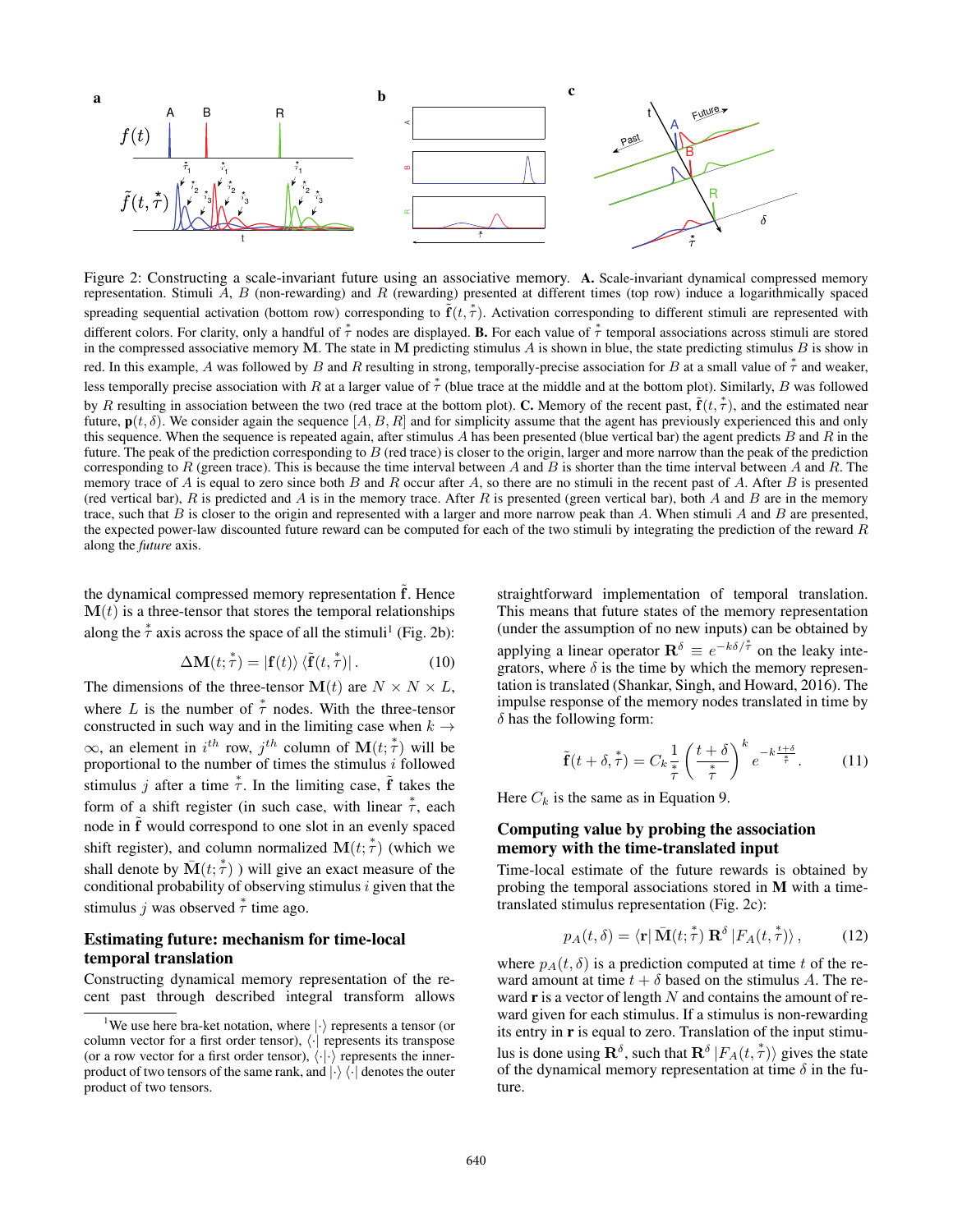

Figure 3: Scale-invariant value computation. a. Constructing prediction of the future reward. An agent observed a temporal sequence consisting of a non-rewarding stimulus A, followed by five rewarding stimuli,  $R_1$  to  $R_5$  (solid lines). After observing the sequence, the next time A is presented, the agent computes a prediction for each of the five rewarding stimuli (dashed lines with colors corresponding to the rewarding stimuli). The peak time of the prediction for each of five rewarding stimuli is at  $d \frac{k}{k+2}$ , where d is a temporal distance between A and the respective rewarding stimulus. The prediction was computed with  $k = 40$  making the peak of the prediction slightly earlier than the time of the rewarding stimulus. The prediction is less accurate for rewards that come later in time: 1) amplitude of the prediction decreases in a power-law fashion, 2) the width of the prediction increases with time such that if the time axis was plotted with logarithmic spacing the half-width of the prediction would be the same for all five rewarding stimuli. **b.** and **c.** Power-law discounted value on lin-lin axes (plot *b*) and log-log axes (plot *c*). Value is computed as an integral of the prediction. To illustrate the power-law discounting, we computed the integral separately for each of the five rewarding stimuli (surface under the dashed lines on plot *a*). Stars represent the exact value of the integral for the rewarding stimulus of corresponding color and the blue line is a power-law function with the exponent of −1.

The value of a stimulus (or state) is computed as an integral of the prediction over the future time:

$$
V_A(t) = \int p_A(t,\delta)g(\delta)d\delta,
$$
 (13)

where  $V_A(t)$  is a value of the stimulus A presented at time t. The prediction is scaled with a function  $g(\delta)$ . We set  $g(\delta)=1/\delta^{\alpha}$  with  $\alpha \geq 1$  to accomplish power-law scaling (Figure 3a). Prediction form a biologically realistic neural model for constructing time-local estimate of the future is that  $\alpha = 1$  (Shankar, Singh, and Howard, 2016).  $V_A(t)$  provides a power-law discounted estimate of the future reward (Figure 3b and Figure 3c).

In a probabilistic world where we transition through different states obeying Markov property, the above mechanism for computing the value of a stimulus based on future reward will exactly converge to the statistically expected future reward value. The convergence of the proposed approach is analogous to the convergence of TD learning as proved for TD(0) in Sutton (1988) and for TD( $\lambda$ ) in Dayan (1992). This is because when computing  $V_A(t)$  in Equation (13) we are summing the conditional probability of observing all rewarding states over all time lags.

#### **Discussion**

The proposed approach provides a novel method for computing value in a scale-invariant way, using power-law discounting of the expected future reward. This approach reflects real-life setting in which stimuli occur at different moments in time, which is represented as a continuous dimension, rather than a discretized set of states as it is commonly done in reinforcement learning. In fact, states in our approach correspond only to moments when a stimulus is pre-

sented, not to the time between the stimuli. Therefore there is no error propagation through a discrete set of states separating different stimuli. The associations are made directly between the stimuli using a dynamical compressed memory representation. Superficially, the memory representation is similar to the one in Ludvig, Sutton, and Kehoe (2008, 2012), but it is constructed mechanistically through a neural network with analytically derived wights and its use to compute the value is rather different. Instead of considering each node corresponding to a different value of  $\overset{*}{\tau}$  to be a separate state (or a microstate as in Ludvig, Sutton, and Kehoe (2008, 2012)), we use these nodes to compute the extent to which different stimuli predict each other at lag  $\overset{*}{\tau}$ . This dramatically reduces the number of states and therefore does not restrict us on using the Bellman equation and exponential discounting which is not scale-invariant. Instead, we use future time translation of the compressed memory representation with a property of power law discounting, giving us scale-invariant estimate of the value for each stimulus.

#### Acknowledgments

We gratefully acknowledge helpful discussions with Samuel Gershman and Per Sederberg. This work was supported by NIBIB R01EB022864, NIMH R01MH112169 and MURI N00014-16-1-2832.

#### References

Alexander, W. H., and Brown, J. W. 2010. Hyperbolically discounted temporal difference learning. *Neural Computation* 22(6):1511–1527.

Bellman, R. 1957. A Markovian decision process. Technical report, DTIC Document.